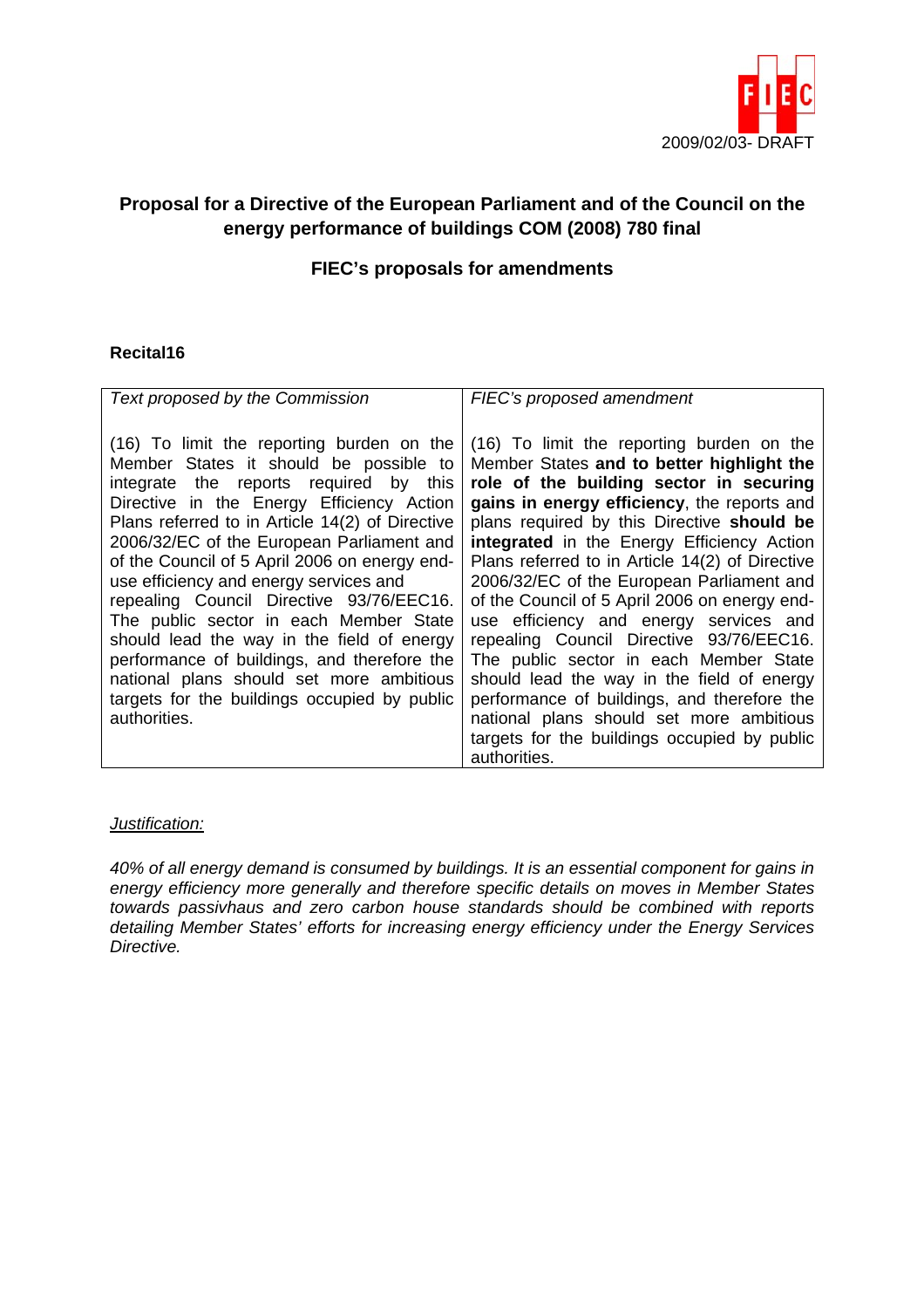

### **Recital 16a (new)**

| Text proposed by the Commission | FIEC's proposed amendment                                                                                                                                                                                                                                                                                        |
|---------------------------------|------------------------------------------------------------------------------------------------------------------------------------------------------------------------------------------------------------------------------------------------------------------------------------------------------------------|
|                                 | (16a) Member States may undertake<br>measures not laid down in this Directive<br>to promote the increased energy<br>efficiency of buildings. Such measures<br>may include financial and fiscal<br>incentives to businesses, homeowners<br>and tenants including reduced rates of<br>VAT for renovation services. |

#### *Justification:*

In the face of an often high up-front cost of investments in energy efficiency, businesses, homeowners and tenants *need financial assistance in making the initial investment. This can come through zero interest loans to homeowners or reduced rates of VAT on services linked to energy efficient renovation. FIEC warns against applying reduced VAT to products alone as this will promote the use of unskilled labour that undermines the effectiveness of the works carried out which does not ensure energy savings.*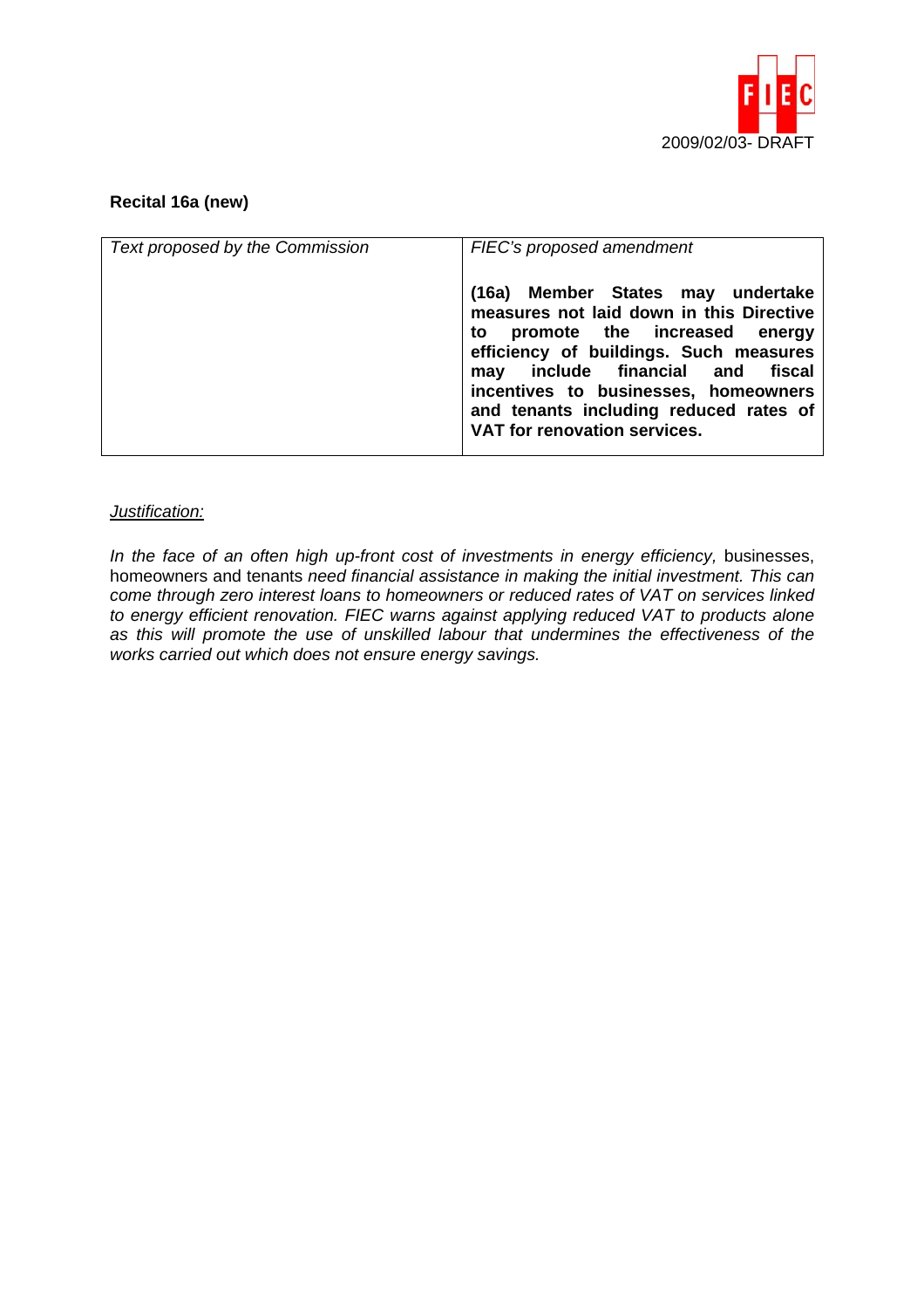

# **Article 1(h) (new)- Subject Matter**

| Text proposed by the Commission                                                                                                                                                                                                                | FIEC's proposed amendment                                                                                                                                                                                                                                    |
|------------------------------------------------------------------------------------------------------------------------------------------------------------------------------------------------------------------------------------------------|--------------------------------------------------------------------------------------------------------------------------------------------------------------------------------------------------------------------------------------------------------------|
| This Directive promotes the improvement of<br>the energy performance of buildings within<br>the Community, taking into account outdoor<br>climatic and local conditions, as well as<br>indoor climate requirements and cost-<br>effectiveness. | This Directive promotes the improvement of<br>the energy performance of buildings within<br>the Community, taking into account outdoor<br>climatic and local conditions, as well as<br>climate requirements and<br>indoor<br>cost-<br>effectiveness.         |
| This Directive lays down requirements as<br>regards:                                                                                                                                                                                           | This Directive lays down requirements as<br>regards:                                                                                                                                                                                                         |
| []                                                                                                                                                                                                                                             | []                                                                                                                                                                                                                                                           |
|                                                                                                                                                                                                                                                | (h) national plans for combating legal and<br>barriers to the<br>market<br>uptake<br>οf<br>renovation works and national reports on<br>financial incentives<br>put in<br>place<br>to<br>promote renovation works leading<br>to<br>greater energy efficiency. |

#### *Justification:*

*Member States should report on measures undertaken to combat market distortions that prevent the uptake of energy efficient measures as well as financial and fiscal incentives to promote renovation works in existing buildings which lead to higher levels of energy efficiency.*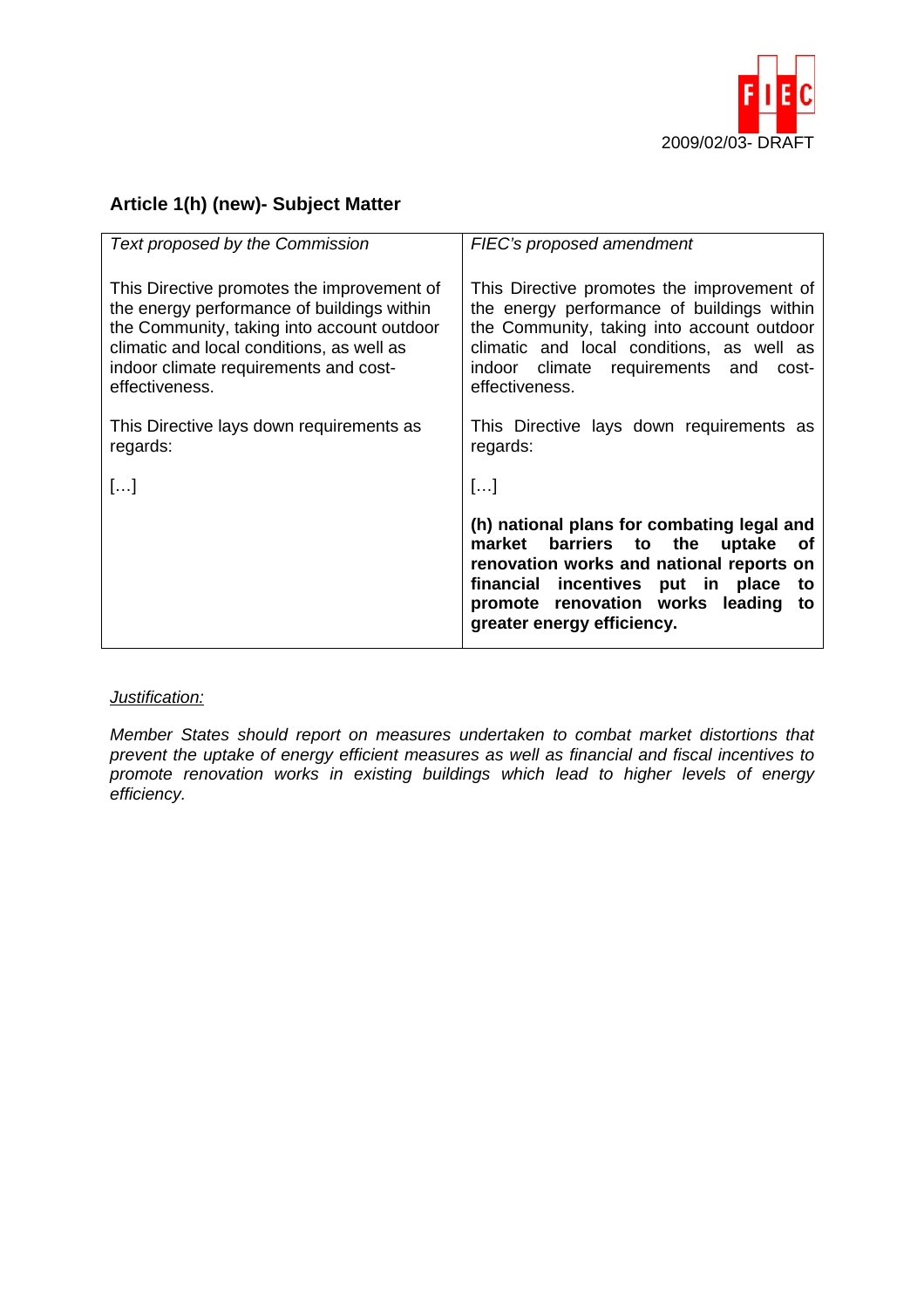

## **Article 2.2- Definitions**

| Text proposed by the Commission                                                                                                                                                    | FIEC's proposed amendment                                                                                                                                                                                          |
|------------------------------------------------------------------------------------------------------------------------------------------------------------------------------------|--------------------------------------------------------------------------------------------------------------------------------------------------------------------------------------------------------------------|
| 2) "technical building system" means<br>technical equipment for heating, cooling,<br>ventilation, hot water, lighting and electricity<br>production or for a combination of those; | "technical building<br>system"<br>2)<br>means<br>technical equipment for heating, cooling,<br>ventilation, hot water, lighting, operations<br>systems and electricity production or for a<br>combination of those; |

## *Justification:*

*Operations systems such as piping hold a great deal of potential for gains in energy efficiency and hence should not be overlooked. Insulating piping for example, can lead to a return on investment within a few weeks.*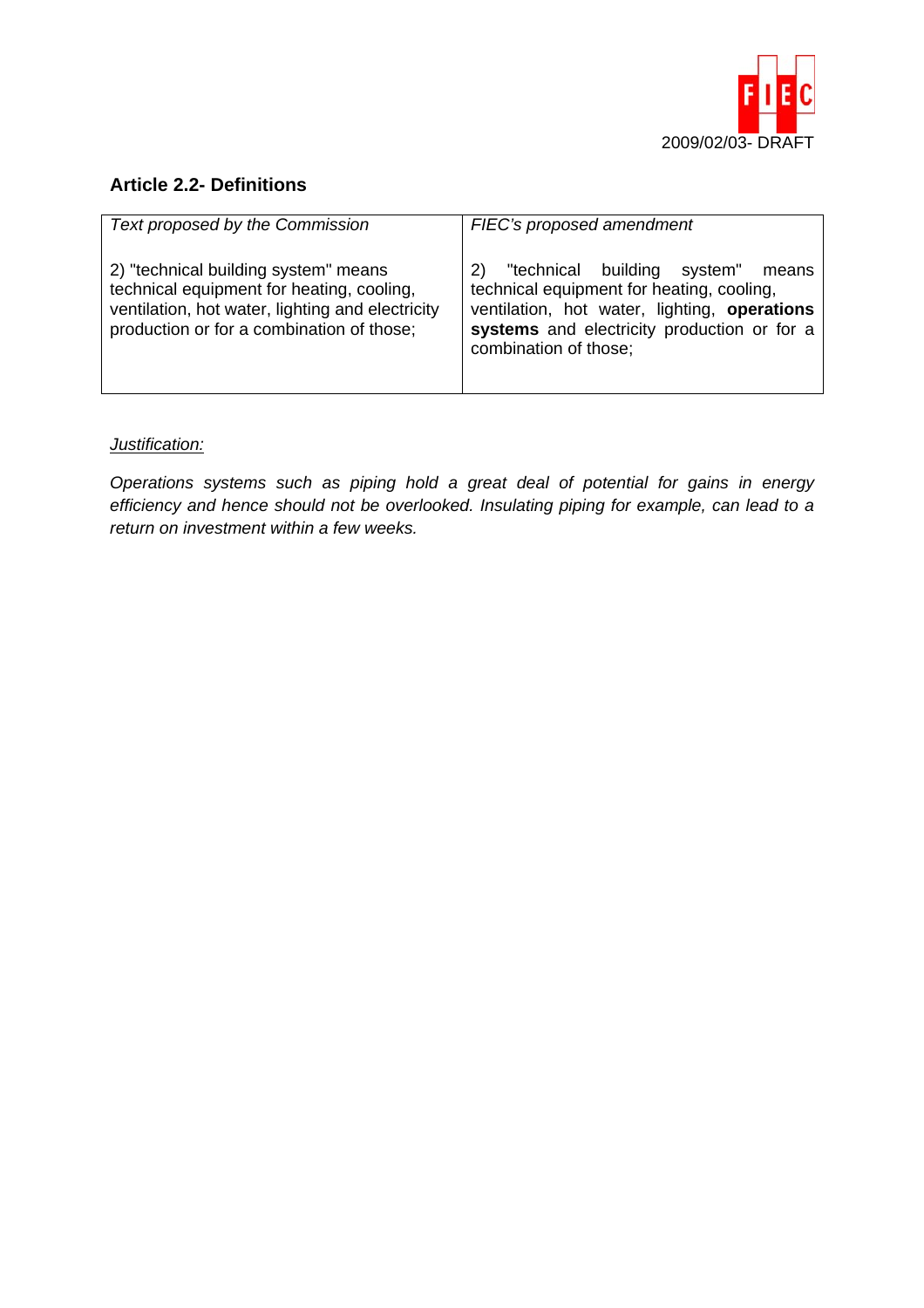

# **Article 8 – Technical building systems**

| Text proposed by the Commission                                                                                                                                                                                                                                                                                                                                                                                                                                                                                                                                                                                                                           | FIEC's proposed amendment                                                                                                                                                                                                                                                                                                                                                                                                                                                                                                                                                                                                                                                                                                                                             |
|-----------------------------------------------------------------------------------------------------------------------------------------------------------------------------------------------------------------------------------------------------------------------------------------------------------------------------------------------------------------------------------------------------------------------------------------------------------------------------------------------------------------------------------------------------------------------------------------------------------------------------------------------------------|-----------------------------------------------------------------------------------------------------------------------------------------------------------------------------------------------------------------------------------------------------------------------------------------------------------------------------------------------------------------------------------------------------------------------------------------------------------------------------------------------------------------------------------------------------------------------------------------------------------------------------------------------------------------------------------------------------------------------------------------------------------------------|
| Member States shall set minimum energy<br>performance requirements in respect of<br>technical building systems which are installed<br>in buildings. Requirements shall be set<br>for new, replacement and retrofit of technical<br>building systems and parts thereof.<br>The requirements shall in particular cover the<br>following components:<br>(a) boilers or other heat generators of heating<br>systems;<br>(b) water heaters in hot water systems;<br>(c) central air conditioning unit or cold<br>generator in air-conditioning systems.                                                                                                        | Member States shall set minimum energy<br>performance requirements in respect<br>οf<br>building<br>technical<br>systems<br>which<br>are<br>installed in buildings as well as when they<br>enter service. Requirements shall be set for<br>new, replacement and retrofit of operations<br>systems, technical building systems and<br>parts thereof.<br>The requirements shall in particular cover the<br>following components:<br>(a) boilers or other heat generators<br>of<br>heating systems;<br>(b) water heaters in hot water systems;<br>(c) central air conditioning unit or<br>cold<br>generator in air-conditioning systems.<br>(d) piping systems                                                                                                            |
| 2. The minimum energy performance<br>requirements set in accordance with<br>paragraph 1<br>shall be consistent with the legislation<br>applicable to the product(s) which compose<br>the system and be based on proper<br>installation of the product(s) and appropriate<br>adjustment and control of the technical<br>building system. In particular, those<br>requirements shall ensure that a proper<br>hydraulic balance of hydraulic wet heating<br>systems is achieved and that the appropriate<br>size and type of the product(s) have<br>been used for the installation having regard<br>to the intended use of the technical<br>building system. | The<br>2.<br>performance<br>minimum<br>energy<br>accordance<br>with<br>requirements<br>set<br>in.<br>paragraph 1 shall be consistent with the<br>legislation applicable to the product(s) which<br>compose the system and be based on proper<br>installation of the product(s) and appropriate<br>adjustment and control of the technical<br>building<br>system.<br>particular,<br>In.<br>those<br>requirements shall ensure that when they<br>enter service, a technical system is<br>properly regulated, a proper hydraulic<br>balance of hydraulic wet heating systems is<br>achieved and that the appropriate size and<br>type of the product(s) have been used for the<br>installation having regard to the intended use<br>of the technical<br>building system. |

*Justification:*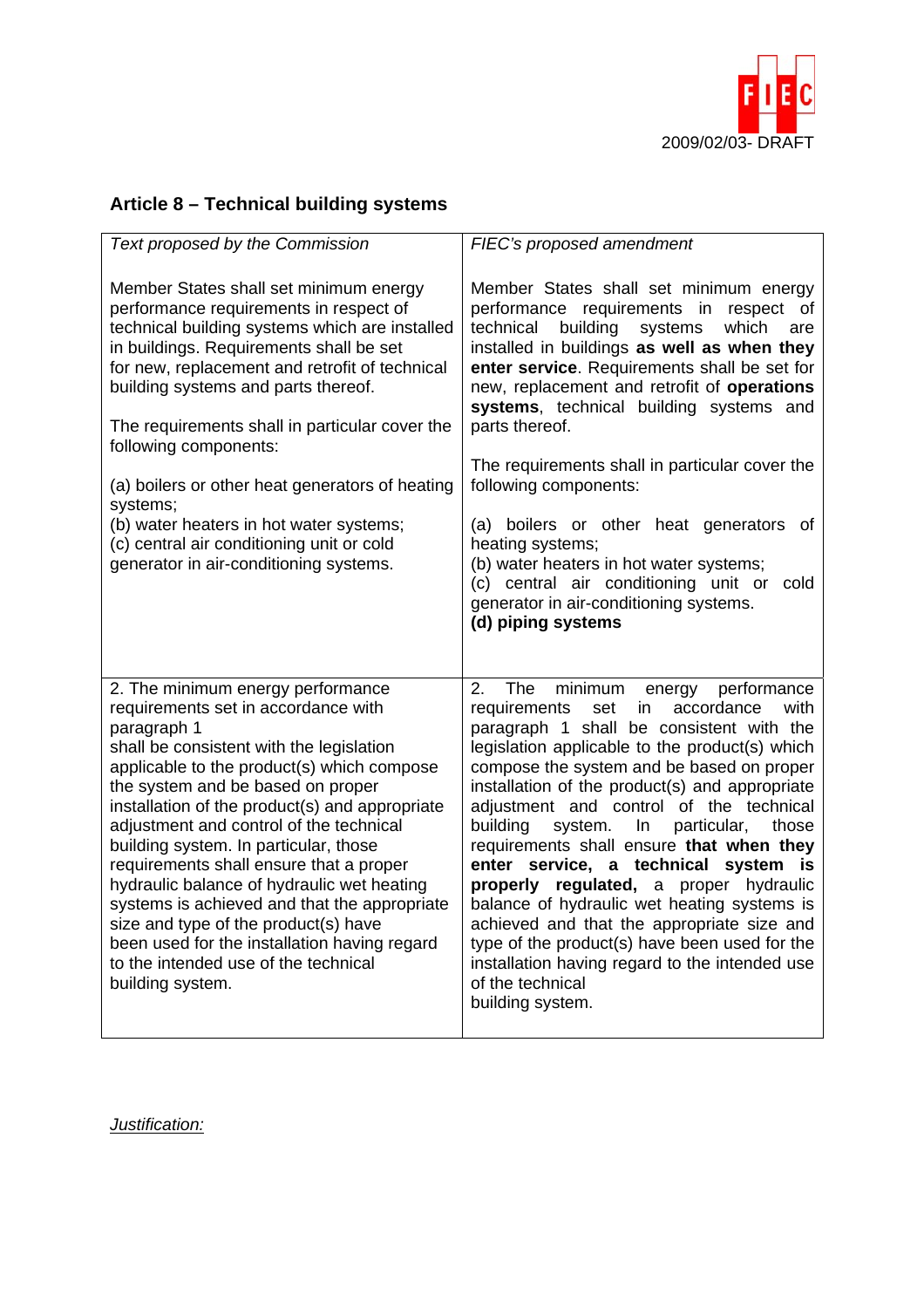

*Minimum requirements should be established when technical systems enter service to ensure that the system is set properly afterwards and that the maximum potential for energy savings is realised.* 

*Investment in insulating piping can yield gains in energy efficiency that cannot be overlooked. In many cases a return on investment can be secured after a couple of weeks which compares to more than two years for a boiler.* 

# **Article 9.3 – Buildings of which both carbon dioxide emissions and primary energy consumption are low or equal to zero.**

| Text proposed by the Commission                                                                                                                                                                                                                                                                                                                                                                                   | FIEC's proposed amendment                                                                                                                                                                                                                                                                                                                                                            |
|-------------------------------------------------------------------------------------------------------------------------------------------------------------------------------------------------------------------------------------------------------------------------------------------------------------------------------------------------------------------------------------------------------------------|--------------------------------------------------------------------------------------------------------------------------------------------------------------------------------------------------------------------------------------------------------------------------------------------------------------------------------------------------------------------------------------|
| 3. Member States shall communicate the<br>national plans referred to in paragraph 1 to<br>the Commission by 30 June 2011 at the<br>latest and report to the Commission every<br>three years on the progress in implementing<br>their national plans. The national plans and<br>progress reports may be included in the<br>Energy Efficiency Action Plans referred to in<br>Article 14(2) of Directive 2006/32/EC. | 3. Member States shall communicate the<br>national plans referred to in paragraph 1 to<br>the Commission by including them in the<br><b>Energy Efficiency Action Plans referred to</b><br>in Article 14(2) of Directive 2006/32/EC.<br>They shall subsequently continue to<br>report to the Commission every three<br>years on the progress in implementing<br>their national plans. |

#### *Justification:*

*40% of all energy demand is consumed by buildings. It is an essential component for gains in energy efficiency more generally and therefore specific details on moves in Member States towards passivhaus and zero carbon house standards should be combined with reports detailing Member States' efforts for increasing energy efficiency under the Energy Services Directive.*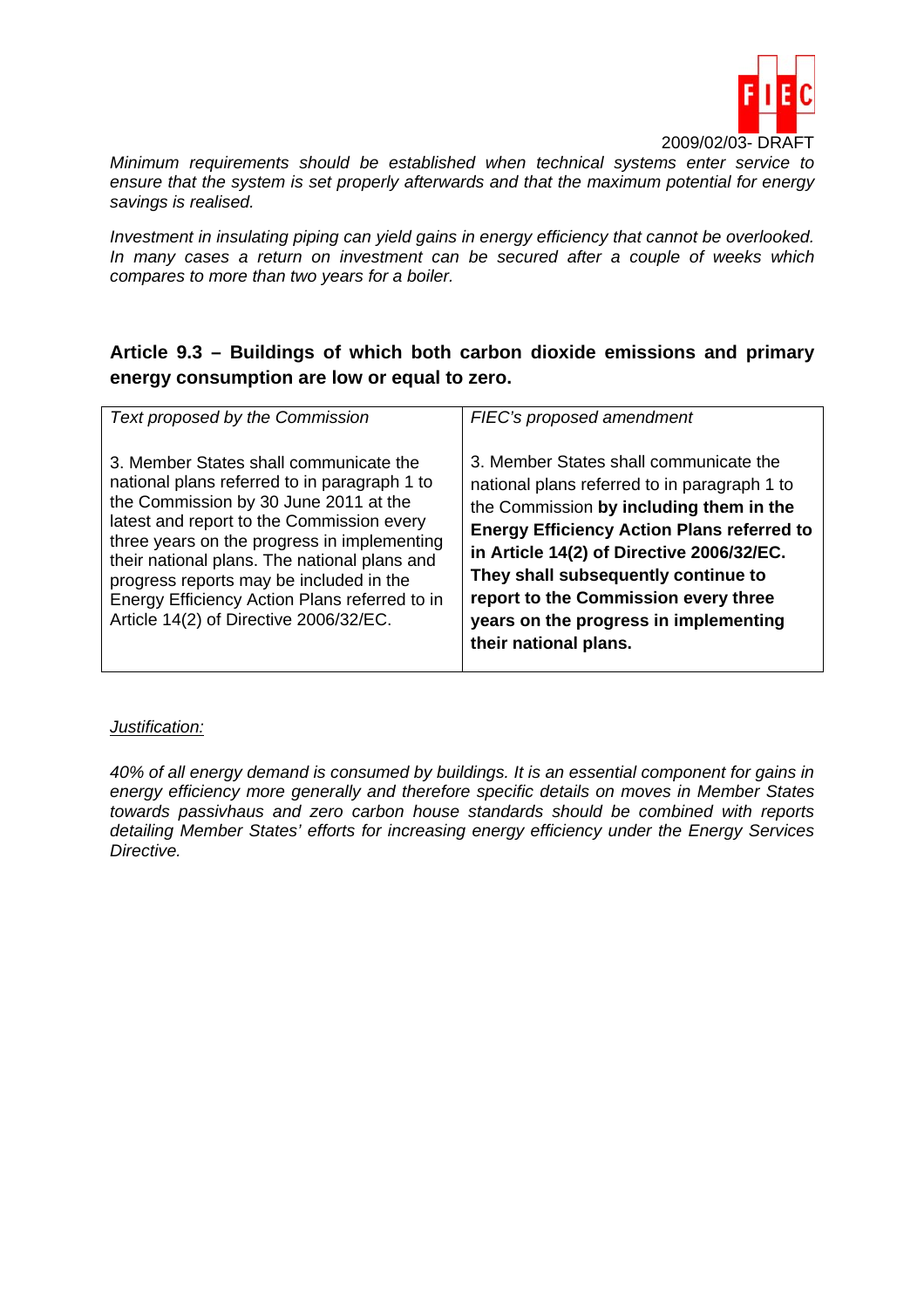

| Text proposed by the Commission | FIEC's proposed amendment                                                                                                                                                                                                                                                                                                                                                                                                                                                                                                                                                                                                                                                                                                                                                                                                                                                                                                                                                                                                      |
|---------------------------------|--------------------------------------------------------------------------------------------------------------------------------------------------------------------------------------------------------------------------------------------------------------------------------------------------------------------------------------------------------------------------------------------------------------------------------------------------------------------------------------------------------------------------------------------------------------------------------------------------------------------------------------------------------------------------------------------------------------------------------------------------------------------------------------------------------------------------------------------------------------------------------------------------------------------------------------------------------------------------------------------------------------------------------|
|                                 | 1. Member States shall draw up<br>national reports on financial and<br>fiscal incentives adopted at<br>national and sub-national level to<br>promote the increased energy<br>efficiency of both new and existing<br>buildings. These reports shall<br>contain plans for the future<br>development of such incentives.<br>2. Member States shall draw up<br>national reports on legal and<br>market barriers to investment in<br>the energy efficiency of new and<br>existing buildings. These national<br>reports shall be accompanied by<br>details of measures put in place by<br><b>Member States to reduce such</b><br>barriers.<br><b>Member States shall communicate</b><br>3 <sub>1</sub><br>the national reports referred to in<br>paragraphs 1 and 2 to the<br><b>Commission by including them in</b><br>the Energy Efficiency Action Plans<br>referred to in Article 14(2) of<br>Directive 2006/32/EC. They shall<br>subsequently continue to report<br>their national plans to the<br>Commission every three years. |
|                                 |                                                                                                                                                                                                                                                                                                                                                                                                                                                                                                                                                                                                                                                                                                                                                                                                                                                                                                                                                                                                                                |

# **Article 9a (new) Financial Incentives and Market Intervention**

#### *Justification:*

*Member States should report to the Commission on their efforts to fight market obstacles by increasing financial and fiscal incentives to homeowners and tenants to undertake renovation work on existing buildings leading to greater energy efficiency or new energy efficient buildings.*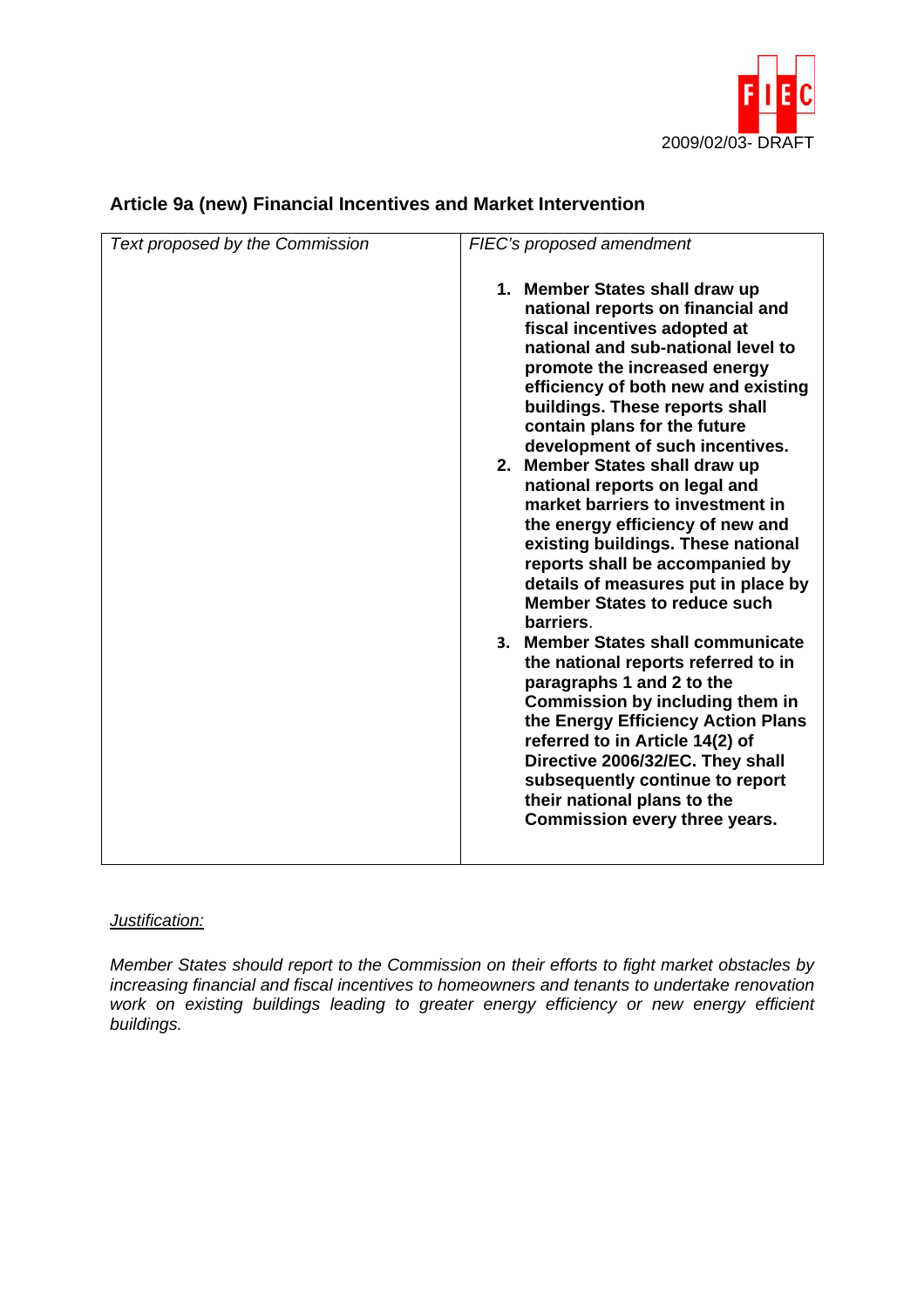

## **Article 10.1- Energy Performance Certificates.**

| Text proposed by the Commission                                                                                                                                                                                                                                                                                                                                                                                                                                   | FIEC's proposed amendment                                                                                                                                                                                                                                                                                                                                                                                                                                                                                                                                                  |
|-------------------------------------------------------------------------------------------------------------------------------------------------------------------------------------------------------------------------------------------------------------------------------------------------------------------------------------------------------------------------------------------------------------------------------------------------------------------|----------------------------------------------------------------------------------------------------------------------------------------------------------------------------------------------------------------------------------------------------------------------------------------------------------------------------------------------------------------------------------------------------------------------------------------------------------------------------------------------------------------------------------------------------------------------------|
| (10.1) Member States shall lay down the<br>necessary measures to establish a system of<br>certification of the energy performance of<br>buildings. The energy performance certificate<br>shall include the energy performance of a<br>building and reference values such as<br>minimum energy performance requirements<br>in order to make it possible for owners or<br>tenants of the building or parts thereof to<br>compare and assess its energy performance. | (10.1) Member States shall lay down the<br>necessary measures to establish a system of<br>certification of the energy performance of<br>buildings. The energy performance certificate<br>shall include the energy performance of a<br>building, the difference between the<br>calculated energy demand and the actual<br>final energy use as well as and reference<br>values such as minimum energy performance<br>requirements in order to make it possible for<br>owners or tenants of the building or parts<br>thereof to compare and assess its energy<br>performance. |

#### *Justification:*

*One of the difficulties faced today is that the calculated energy values that appear do not correspond to those that appear on the electricity meter. The values expressed must be easily understood to homeowners and tenants so that they are aware of the difference between the calculated energy demand and the actual final energy use. Often the use lifts,*  for example, or other user specific appliances are not calculated in the energy demand *calculation but appear on the meter.*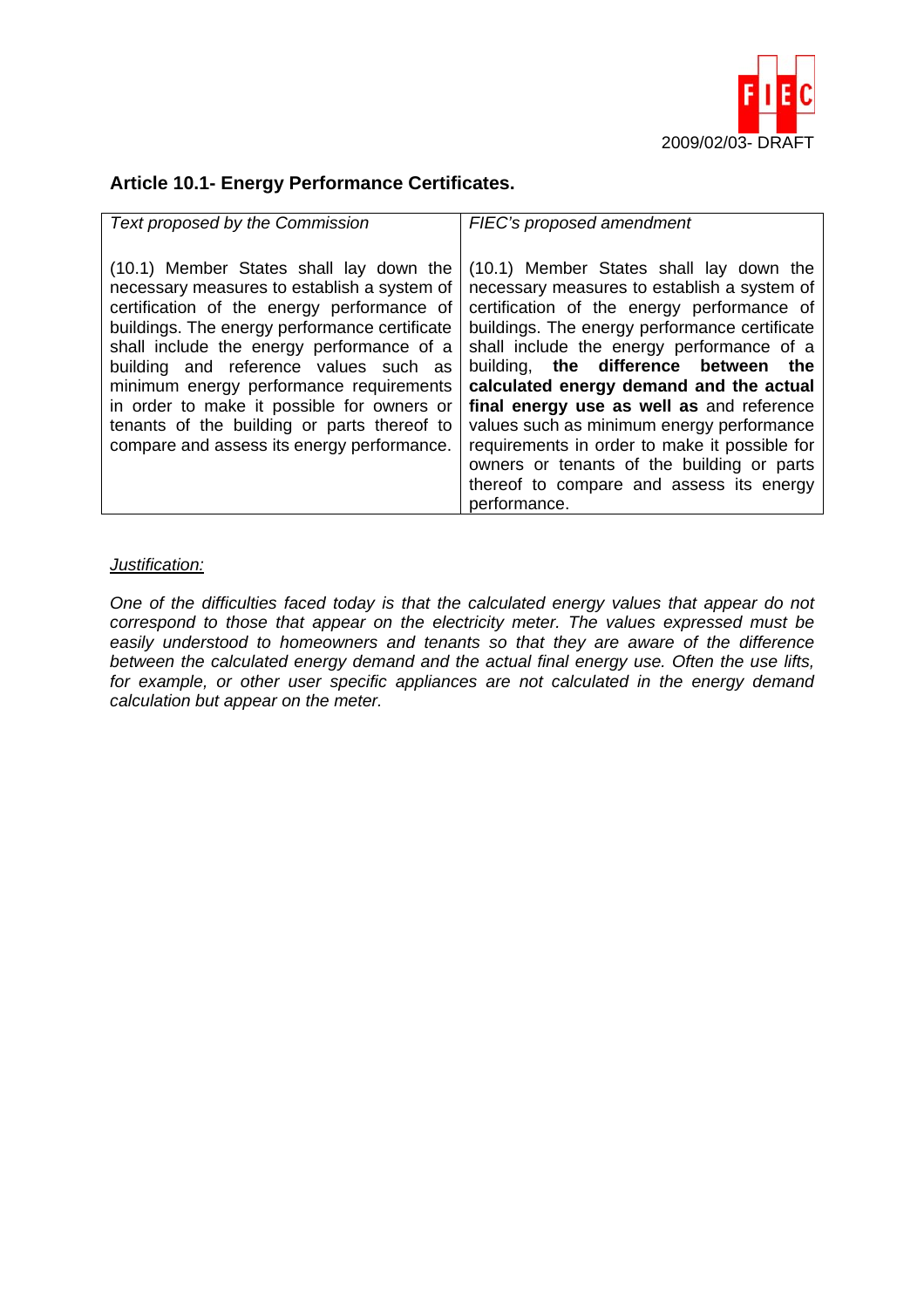

# **Article 10.2- Energy Performance Certificates**

| Text proposed by the Commission                                                                                                                                                         | FIEC's proposed amendment                                                                                                                                    |
|-----------------------------------------------------------------------------------------------------------------------------------------------------------------------------------------|--------------------------------------------------------------------------------------------------------------------------------------------------------------|
| The certificate shall include (10.2) The certificate<br>(10.2)<br>recommendations for the cost effective<br>improvement of the energy performance of a<br>building or parts thereof; [] | include<br>shall<br>recommendations in<br>respect<br>of<br>improvements at optimal cost of the<br>energy performance of a building or parts<br>thereof; $[]$ |

#### *Justification:*

*Deciding too quickly to opt for the most cost effective option can lead to the most costoptimal level for the building later no longer being reached as when measures are taken in different stages are often no longer economically viable. Furthermore the expression "costeffective" is not defined in article 2 and should be replaced instead with the expression "optimal cost".*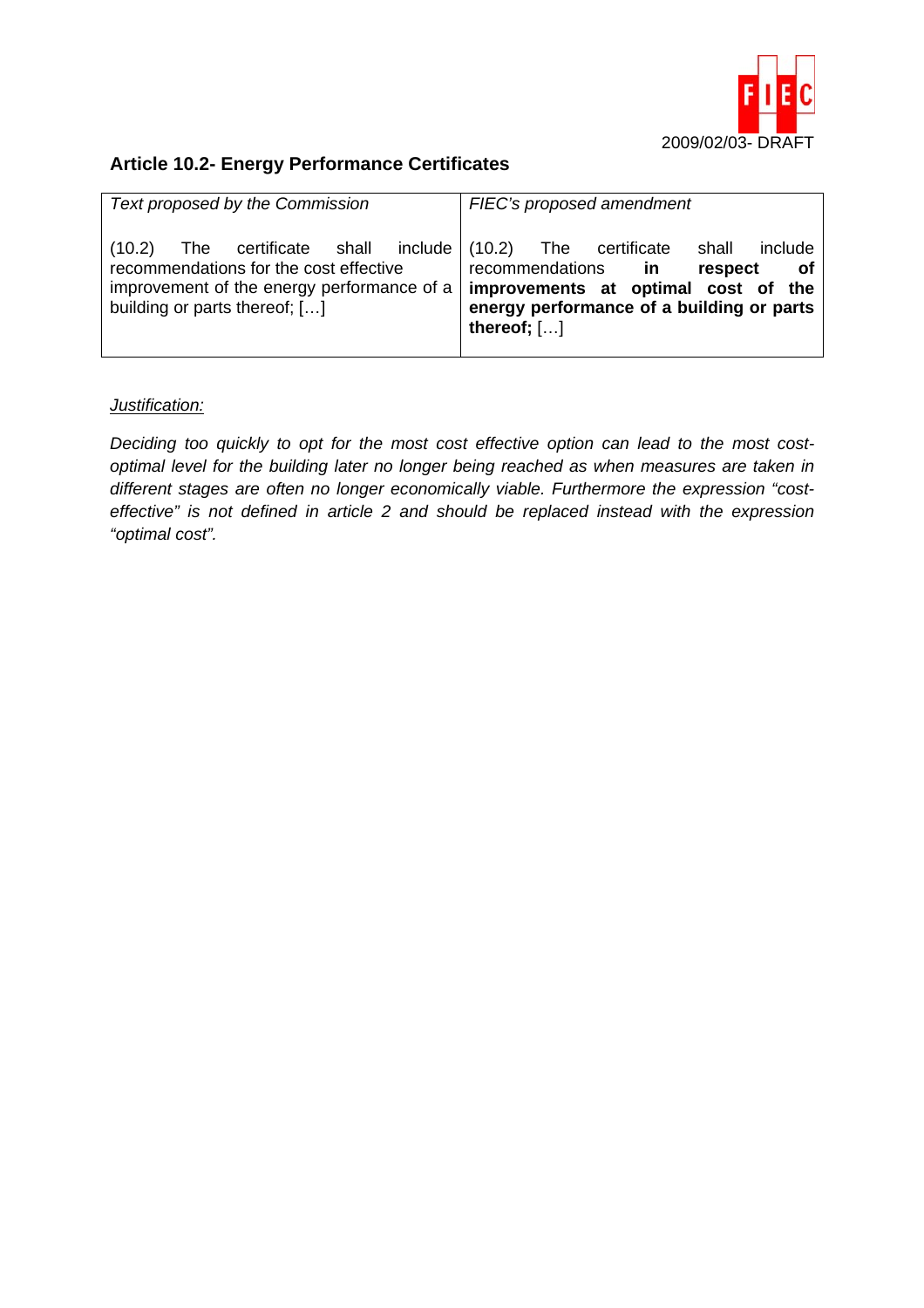

## **Article 19 – Information**

*Text proposed by the Commission* 

#### Information

Member States may shall take the necessary measures to inform the users owners or tenants of buildings or parts thereof as to the different methods and practices that serve to enhance energy performance.

new

Member States shall in particular provide information to the owners or tenants of buildings on energy performance certificates and inspection reports, their purpose and objectives, on cost-effective ways to improve the energy performance of the building and on mid- and longterm financial consequences if no action is taken to improve the energy performance of the building.

2002/91 (adapted)

new

Upon Member States' request, the Commission shall assist Member States in staging the information campaigns concerned for the purposes of the first and the second paragraphs , which may be dealt with in Community programmes.

#### *FIEC's proposed amendment*

**Each Member State shall ensure that easily available advice services are provided free of charge to householders and businesses providing** *inter alia* 

*(a) information on cost effective ways of improving the energy performance of a building as well as the* **midand long-term** *consequences of taking no action to improve energy performance of the building.* 

*(b) information on national subsidy schemes for energy efficient renovation.* 

*(c) advice on finding professional service providers to carry out works.* 

*(d) information on the energy performance certificate including inspection reports.* 

*(e) help to seek redress in cases of incorrect or fraudulent energy performance certificates.* 

**Upon Member States' request, the Commission shall assist Member States in staging the information campaigns concerned for the purposes of the above mentioned points, which may be dealt with in Community programmes.**

*Justification:*